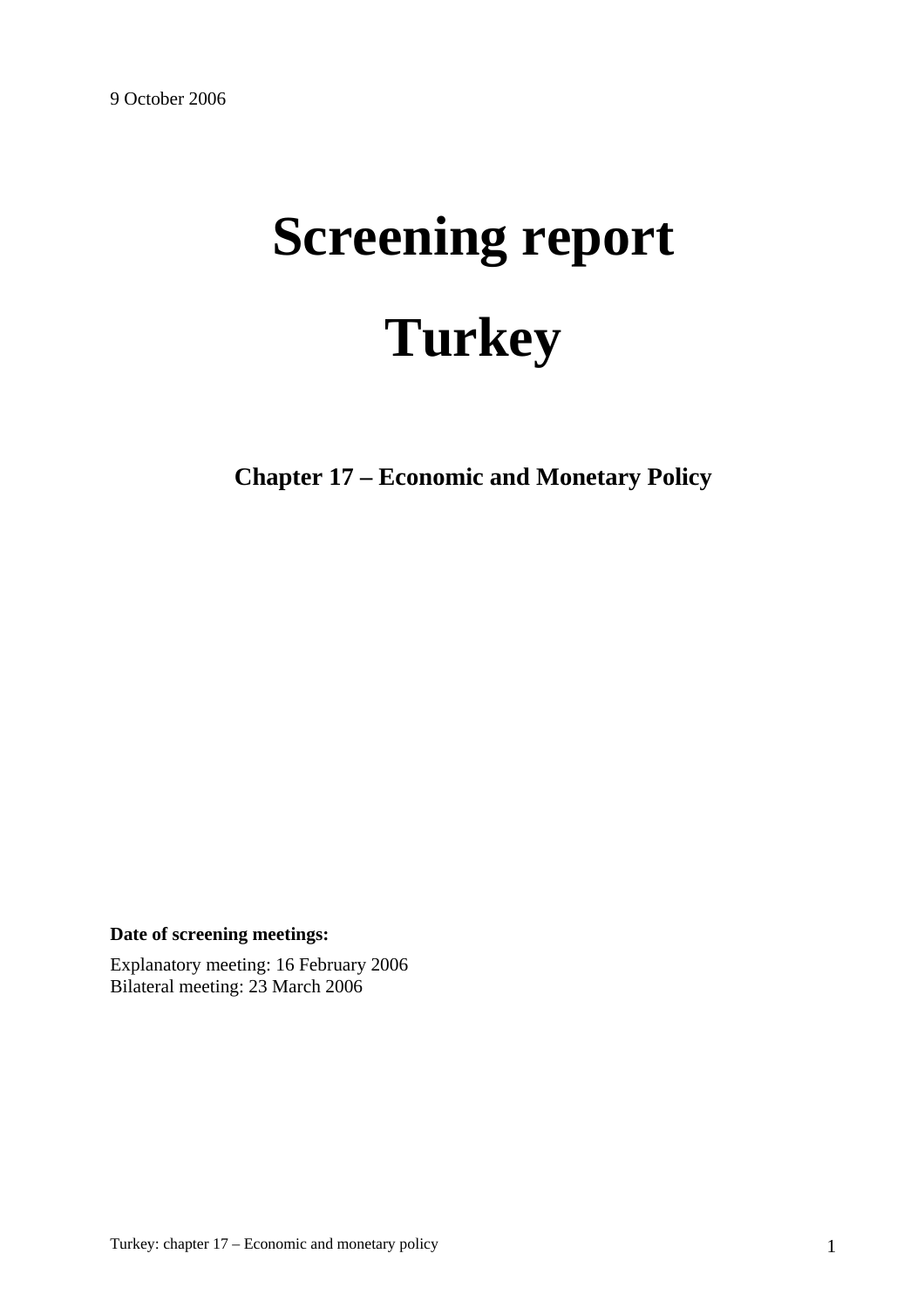### **I. CHAPTER CONTENT**

The *acquis* in the area of economic and monetary policy contains specific rules requiring the independence of central banks in Member States, prohibiting direct financing of the public sector by the central banks and prohibiting privileged access of the public sector to financial institutions. Member States are expected to co-ordinate their economic policies and are subject to the Stability and Growth Pact on fiscal surveillance. New Member States are also committed to complying with the criteria laid down in the Treaty in order to be able to adopt the euro in due course after accession. Until then, they will participate in the Economic and Monetary Union as a Member State with a derogation from the use of the euro and shall treat their exchange rates as a matter of common concern.

The acquis in the area of economic and monetary policy is governed by Art. 4 and Title VII (Art. 98 to 124) of the EC Treaty, and by relevant implementing legislation. Treaty provisions related to the adoption of the euro do not apply to Member States with a temporary derogation as defined in Art. 122 (1) and (3) of the EC Treaty.

The acquis consists mainly of Treaty provisions and protocols, regulations and decisions that do not require transposition into national legislation. Nonetheless, as indicated in Article 109 of the EC Treaty, each Member State shall ensure that its national legislation including the statutes of its central bank is compatible with the EC Treaty and the Statute of the European System of Central Banks (ESCB).

## **II. COUNTRY ALIGNMENT AND IMPLEMENTATION CAPACITY**

This part is notably based on the information provided by Turkey at the screening meeting of 23 March 2006.

### **II.a. Monetary policy**

The primary objective of the Turkish Central Bank is to achieve and maintain price stability. The central bank also supports the growth and employment policies of the government without prejudice to its primary objective.

*Central bank independence* is governed by Law No. 1211 from 1970. According to the law the central bank shall enjoy absolute "autonomy" in exercising its powers and carrying out its duties. Third parties do not have a right to give instructions to the central bank, nor to approve, suspend, annul, override, defer or censor decisions of the central bank. Third parties are also not allowed to participate in decision-making bodies with a right to vote. Since January 2006 the central bank operates a fully-fledged inflation targeting system. According to the central bank law, the bank shall determine the monetary policy and the monetary policy instruments on its own discretion. However, the inflation target is set jointly by the government and the central bank, whereas design and practice of the monetary policy are under the sole responsibility of the central bank.

Governors, Vice Governors and other members of the decision-making bodies may not be relieved from office for reasons other than those mentioned in the central bank law.<sup>1</sup> The

 $\overline{a}$ 

<sup>1</sup> The Central Bank law states that the Governor, the Vice Governor and the member of the other decision-making bodies may only be dismissed if they act against the provisions mentioned under Article 27 and paragraph 2 of Article 19 respectively. These two articles basically contain the same provisions. The duties of the Governor, the Vice Governor and the members of the other decision-making bodies may not be reconcilable with any other duty outside the Bank whether of a legislative, official or private nature unless otherwise permitted by a special law. Furthermore, they shall not be allowed to engage in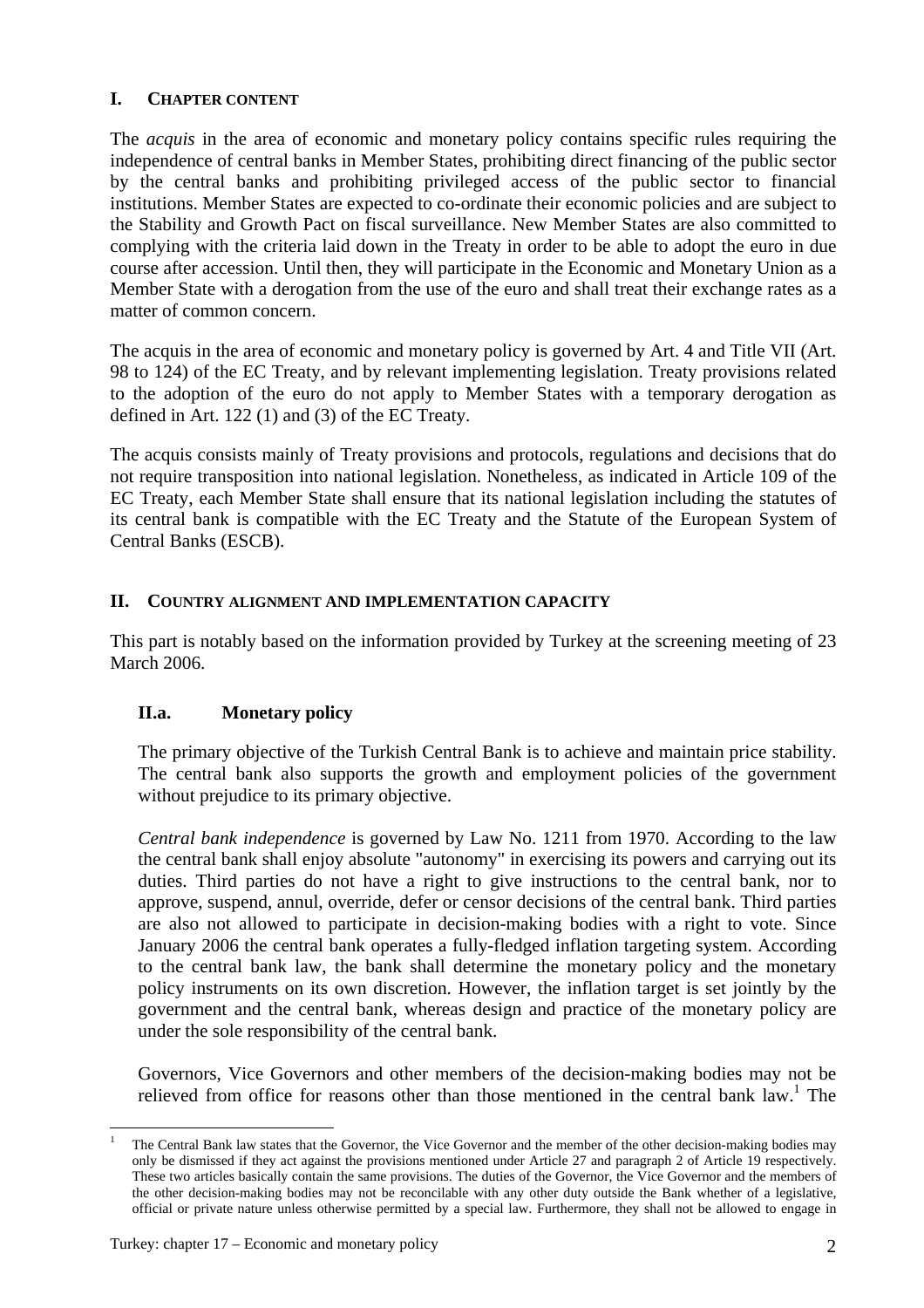Constitution warrants that recourse to judicial review shall be available against all actions and acts of the central bank administration. Accordingly, members of decision-making bodies (except the Board – see infra) have a right to have any decision to that effect reviewed by an independent judicial court. Dismissals of the Board members are subject to private law (the Turkish Commercial Code). Therefore, in the event of dismissal of Board members, they do not enjoy the same right of judicial review. Concerning its financial independence the central bank is not subject to the Budget Law. The budget of the central bank is prepared and approved exclusively by the bank itself.

Regarding the *prohibition of monetary financing of the public sector*, the central bank law prohibits the financing of government deficits through central bank credits, by stipulating that the central bank may not grant advances and extend credit to the Treasury and to public institutions and may not purchase debt instruments issued by the Treasury and public institutions in the primary market. Article 15 of the former Banking Law which obliged the Central Bank of Turkey (CBT) to grant advances to the Savings Deposit Insurance Fund has been repealed. Article 131 of the New Banking Law authorizes the central bank to grant advances to the Savings and Deposit Insurance Fund but does no longer oblige it to do so. The Savings and Deposit Insurance Fund is a public entity.

With regard to the *prohibition of privileged access* of the public sector to financial institutions, as of 16 November 2005 banks shall not be obliged to hold government securities with the central bank. However, the implementing regulation on the principles applicable to the establishment and operations of Pension Investment Funds states that Pension funds' participants have to invest 30 % of their contribution to those funds investing minimum 80% on government borrowing instruments including reverse repurchase agreements. Also the regulation on the Investor Protection Fund stipulates that assets of the Fund shall be invested in state bonds, treasury bonds or deposits or in reverse repurchase agreements in the state-owned banks.

Furthermore, brokerage houses have to deposit a collateral consisting of government borrowing instruments and/or letters of guarantee and/or units of mutual funds other than the mutual funds founded by these brokerage houses to the ISE Settlement and Custody Bank.

The regulations on the Istanbul Stock Exchange, Derivative Exchanges and Istanbul Gold Exchange oblige exchange members to deposit collateral consisting of cash or government borrowing instruments or irrevocable and unconditional letters of guarantee in the name of the exchange to a bank. The Turkish authorities also mention problematic provisions in the Regulation on Establishment and Operation Principles of Insurance and Reinsurance Companies, in the Regulation on the Traffic Insurance Guarantee Account, in the Regulation concerning the Establishment and Operation Principles of Securities Exchanges, as well as in the Decree-Law concerning Securities Exchanges.

Currently there are six state-owned banks: three commercial banks and three investment and development banks. In each of these state-owned banks, the Treasury holds the majority of the shares. In two commercial banks, Ziraat Bank and Halkbank, government securities amount to more than 50% of total assets. Turkey plans to continuously reduce these shares in the coming years. The outstanding amounts of Government Borrowing Securities held by the CBT correspond to euro 11.5 billions as of 31 January 2006.

trade, nor shall they become shareholder in banks or companies. Duties in charitable associations and in foundations with charitable, social or educational purposes and partnership in non-profit-making cooperative companies are excluded from these provisions.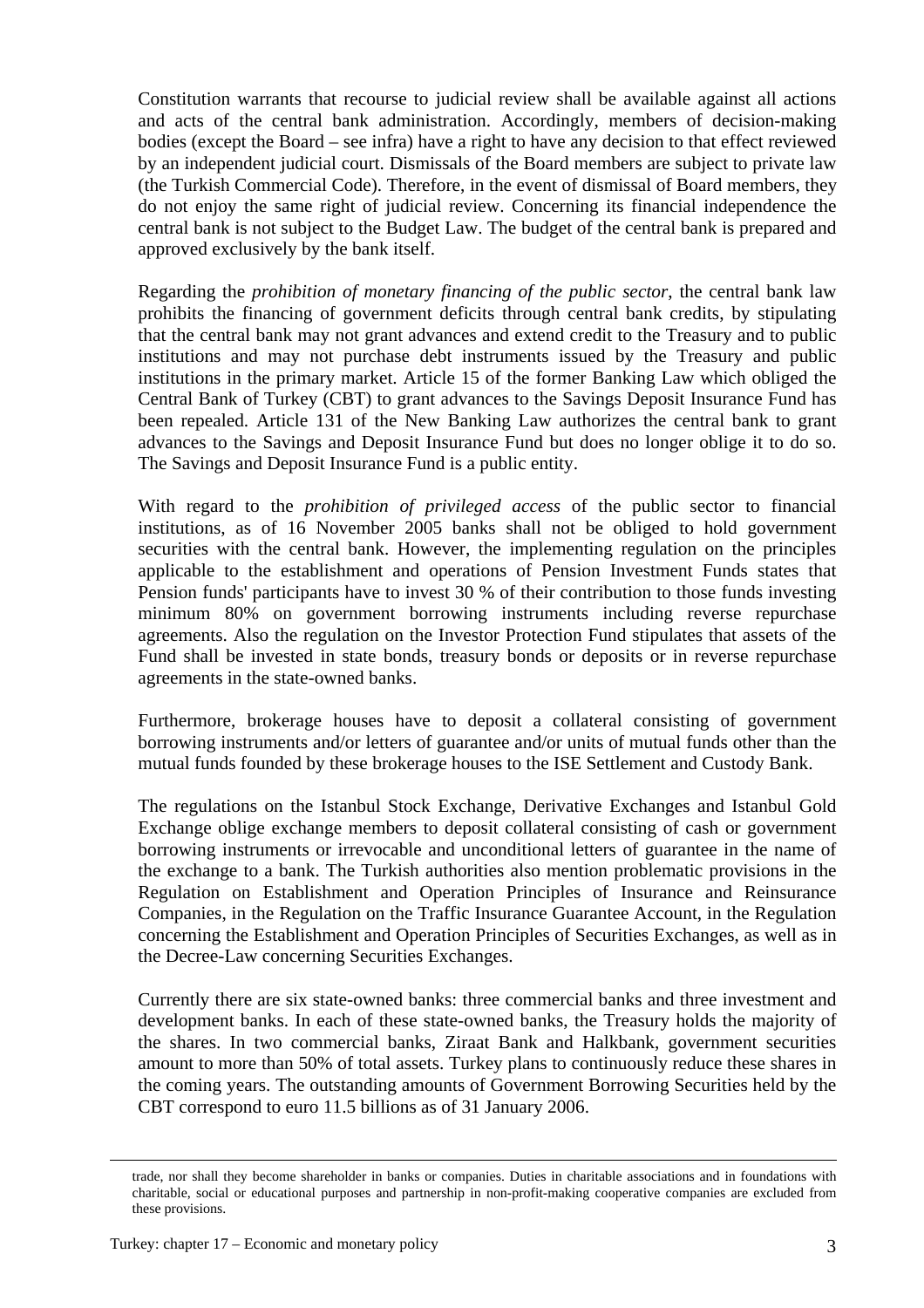The Central Bank may provide unlimited liquidity to the commercial banks through the late liquidity window facility against collateral. The use of this facility is closely monitored by the Central Bank, which in turn has the right to suspend or limit the use of this facility in accordance with monetary conditions and its monetary policy goals.

Although the central bank accounts have been audited by external auditors in practice, external audit is not mandatory according to the Central Bank Law.

As regards the *integration of the national central bank into the ESCB* the Turkish authorities acknowledge that it is necessary to complement the Law on the CBT with the necessary provisions ensuring integration of the CBT into the ESCB and notably reflecting its subordination to the guidelines and instructions of the ESCB and ECB as from the date of euro adoption. However, the necessary legal amendments are not expected to be initiated before several months or years. The authorities did not want to commit themselves at the present stage on a precise date in this respect

### **II.b. Economic policy**

Turkey participates in pre-accession economic policy co-ordination as regards the production of Pre-accession Economic Programmes and fiscal notification. The medium-term fiscal framework adopted by the Government sets objectives in line with acquis reference values. The government's basic objectives of fiscal policy aim at strengthening fiscal discipline, generating a high primary surplus, reducing the public debt stock below 60% of GDP by 2008 and completing reform activities in public financial management.

The new Public Financial Management and Control Law was adopted in 2003 and all provisions came into force on 1 January 2006. This legal act seeks to ensure harmonisation with EU practices and international standards in this field and to ensure accountability and transparency. Against this background it regulates the structure and functioning of the public financial management, the preparation and implementation of the government budget, the internal financial control mechanisms (ex-ante financial control and a functionally independent internal audit system) and the accounting and reporting standards of all financial transactions. The new law integrates for the first time the concept of multi-annual budgeting into Turkey's financial management system. Following the provisions of the law on Public Financial Management and Control the government implemented a new accounting system.

The tax policy is in the process of being reformed. On the one hand, new taxes have been introduced, such as a special consumption tax and a new withholding tax. On the other hand, some taxes are reduced or even removed. Statutory rate of Corporate Income Tax was lowered from 30% to 20% through Law No.5520 published in the Official Gazette No.26205 dated 21.06.2006, following a reduction from 33% to 30% in 2005. The tax burden on dividends was reduced from 65% in 2001 to 34% in 2006. And, in order to broaden the tax base, exemptions as well as allowances concerning the CIT are going to be narrowed and the Investment Tax Allowance will be removed completely.

To enhance the administrative capacity and efficiency the government has set up a new Revenue Administration. It is a semi-autonomous organisation under the Ministry of Finance, which should establish a more direct link between headquarters and local offices and which focuses on administrative issues only, whereas the policy function remains with the Ministry of Finance. This new administration should improve tax collection. Also the new Public Financial Management and Control Law aims at strengthening the supervision and auditing base and the efficiency of public financial management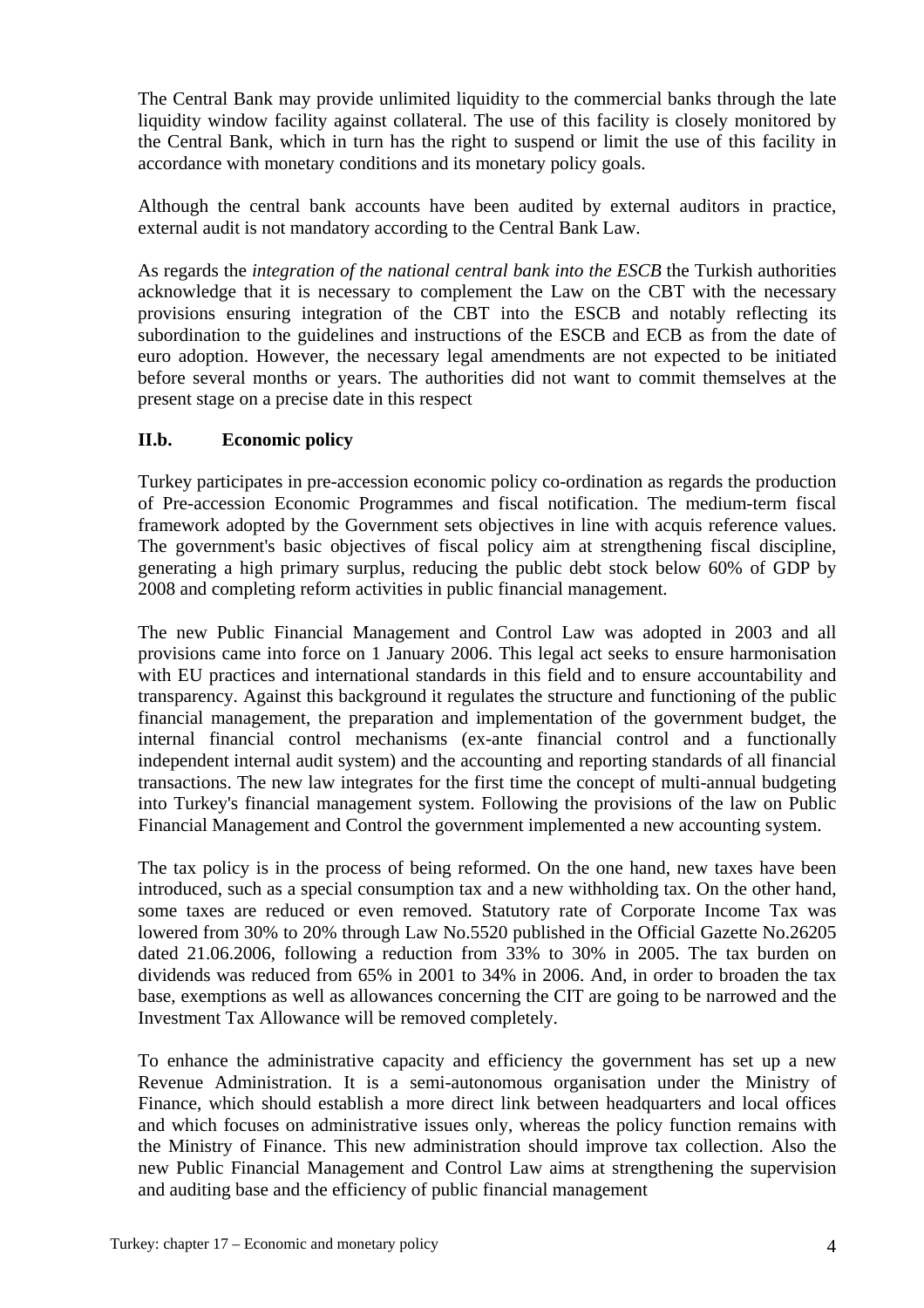#### **III. ASSESSMENT OF THE DEGREE OF ALIGNMENT AND IMPLEMENTING CAPACITY**

Turkey has achieved a limited degree of alignment with the acquis. Special efforts have to be made by Turkey to ensure full Central Bank independence, in particular in relation to the setting of inflation targets as well as the personal independence of the governor, members of the Monetary Policy Committee and the Board members. Moreover, Turkey needs to further strengthen its administrative capacity to be able to implement the EMU acquis and to improve the economic policy co-ordination mechanisms for the sustainable implementation of a coherent set of economic policies.

As noted in the Commission's Progress Report of November 2005, Turkey can be regarded as a functioning market economy, as long as it firmly maintains its recent stabilisation and reform achievements. This is an important requirement for the negotiations in this chapter.

#### **III.a. Monetary policy**

The alignment with the *acquis* in the area of monetary policy has recently improved but continues to be limited.

In Art 4 of the Law on the CBT, the primary objective of the CBT is to achieve and to maintain price stability, while the secondary objective refers to the growth and employment policies of the Turkish Government. However, the secondary objective should refer to the general economic policies in the Community and take precedence over the current national economic objective as from the date of the introduction of the euro.

In addition, Art 40 III) a) and b), which allow the CBT to determine the interest rates to be charged by commercial banks in credit operations and deposit-taking as well as the terms and types of deposits in banks and the terms of participation funds in financial houses, are contrary to Art 4 of the EC Treaty and Art 2 ESCB on free market economy. The Articles of Association of the Central Bank of the Republic of Turkey should be amended accordingly, as well as the Communiqué 2005/1 on reserve requirements, the Law about coins and commemorative coins and the provisions of the CBT (Circular  $N^{\circ}$  I-M) concerning Turkish currency, foreign exchange, precious metals, stones and articles.

As regards the *independence of the national central bank* the Central Bank's statute must be revised in order to ensure full central bank independence:

• With view to *institutional independence*, in Art 4.2, the absolute "autonomy" granted to the CBT is not comparable to the genuine and entire independence required under Art 108 EC. Given the importance of the independence principle, a drafting very close to Art 108 EC is necessary. In Articles 4.2 b) and 22 A) b), the setting of the inflation target constitutes a joint decision of both the CBT and the Government (Art 108 EC). This provision is contrary to Art 108 EC. In addition, Art 22 A) c) could usefully specify that the reporting obligations can only be ex-post; otherwise it would offer the possibility for the Government of influencing the CBT policies, which would be contrary to Art 108 EC.

 In Art 26.2, the possible role of the Prime Minister as an arbitrator in the event of disagreement between the Governor and the Board is contrary to the principle of central bank independence (Art 108 EC). In Art 27, the possible duties of the CBT Governor at the inter-ministerial committee should be clarified so as to prevent that his independence could be hampered or jeopardised, which would be contrary to Art 108 EC.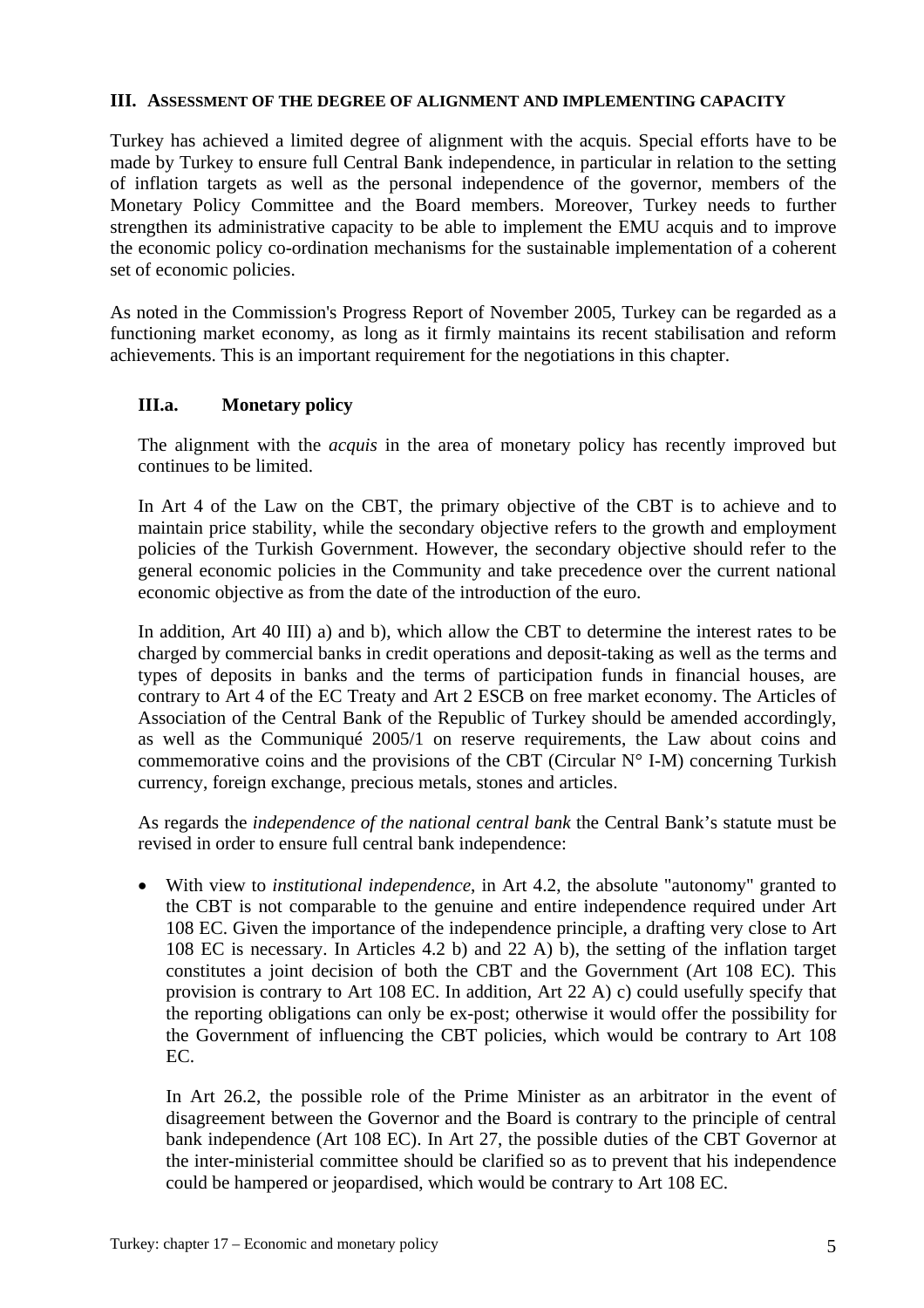In Art 41 I), a safeguard clause should preferably be introduced so to ensure that in its role as a financial and economic advisor of the Turkish government, the CBT should fully preserve its independence. In Art 42 par. 3 and 4, the obligation for the CBT to report to the Council of Ministers on the monetary policy to be followed is contrary to the principle of central bank independence. Reporting obligations should only be ex-post, otherwise the Council of Minister would have the possibility of influencing the CBT in its tasks of defining and implementing the monetary policy of Turkey.

• Concerning *financial independence,* under Art 41 III), the CBT executes, free of charge, collections and disbursements and all the Treasury operations both within the country and abroad, as well as domestic and foreign money transfers and remittances of all types on behalf of the State. This lack of remuneration for the CBT on operations implemented on behalf of the State somehow affects the CBT's financial independence (Art 108 EC), even though funds of the public sector are deposited with the CBT without any interest or remuneration to be paid by the CBT on these deposits. It would be preferable that all tasks implemented by the CBT on behalf of the State be remunerated at normal conditions.

 Under Art 58, the balance sheet and income statement of the CBT is submitted to the Prime Minister before its submission to the General Assembly. This submission, which entails the approval of the Prime Minister, could be problematic with respect to Art 108 EC, since it could pose a risk for the CBT's financial independence.

 Under Art 61, the unrealized valuation gains and losses, arising from the revaluation gold and forex reserves due to a change in the value of the Turkish currency, in the event they are realised, shall be transferred to the income statement of the CBT and thus become subject to distribution. This situation could affect the CBT's financial independence. Only in the event of a loss, should this be reflected in the profit and loss account of the CBT and be covered, if necessary, by the general reserve of the Bank, and as a last resort, by the State budget (Art 108 EC).

• Regarding the *personal independence* of the CBT, in Arts 19 and 22 A), the grounds for dismissal for the board members and for the monetary policy committee members should preferably be mentioned and correspond to those stipulated in Art 14.2 ESCB for the Governor, while consideration should be given to introducing judicial referral mechanisms into the CBT Law for any decision relieving from office the members of the CBT decision-making bodies dealing with ESCB-related tasks (Art 108 EC).

 Under Art 20, the term of office of Board members is only three years, which is not in line with the requirements of Art 108 EC and Art 14.2 ESCB. In Art 28, the grounds for dismissal of the Governor refer to the possible existence of a conflict of interest and to the impossibility for him/her to perform his/her duties. They should be aligned with those stipulated in Art 14.2 ESCB.

Concerning the *prohibition of monetary financing of the public sector* under Art 4.2 d) of the Law on the Central Bank of Turkey (CBT) and Art 131 of the Banks Association of Turkey, Banking Law  $N^{\circ}$  5411, the CBT is allowed to provide financing to the Savings Deposits Insurance (SDI), in case of extraordinary circumstances. Since the SDI is a public entity, this provision of the CBT Law is contrary to Art 101 EC on the prohibition of monetary financing. Moreover, such financing puts the financial independence of the CBT at risk.

Under Art 4.2 e) and 40 I c), the CBT has, under the lender of last resort function, the possibility of granting credits to banks in case of liquidity problems or general lack of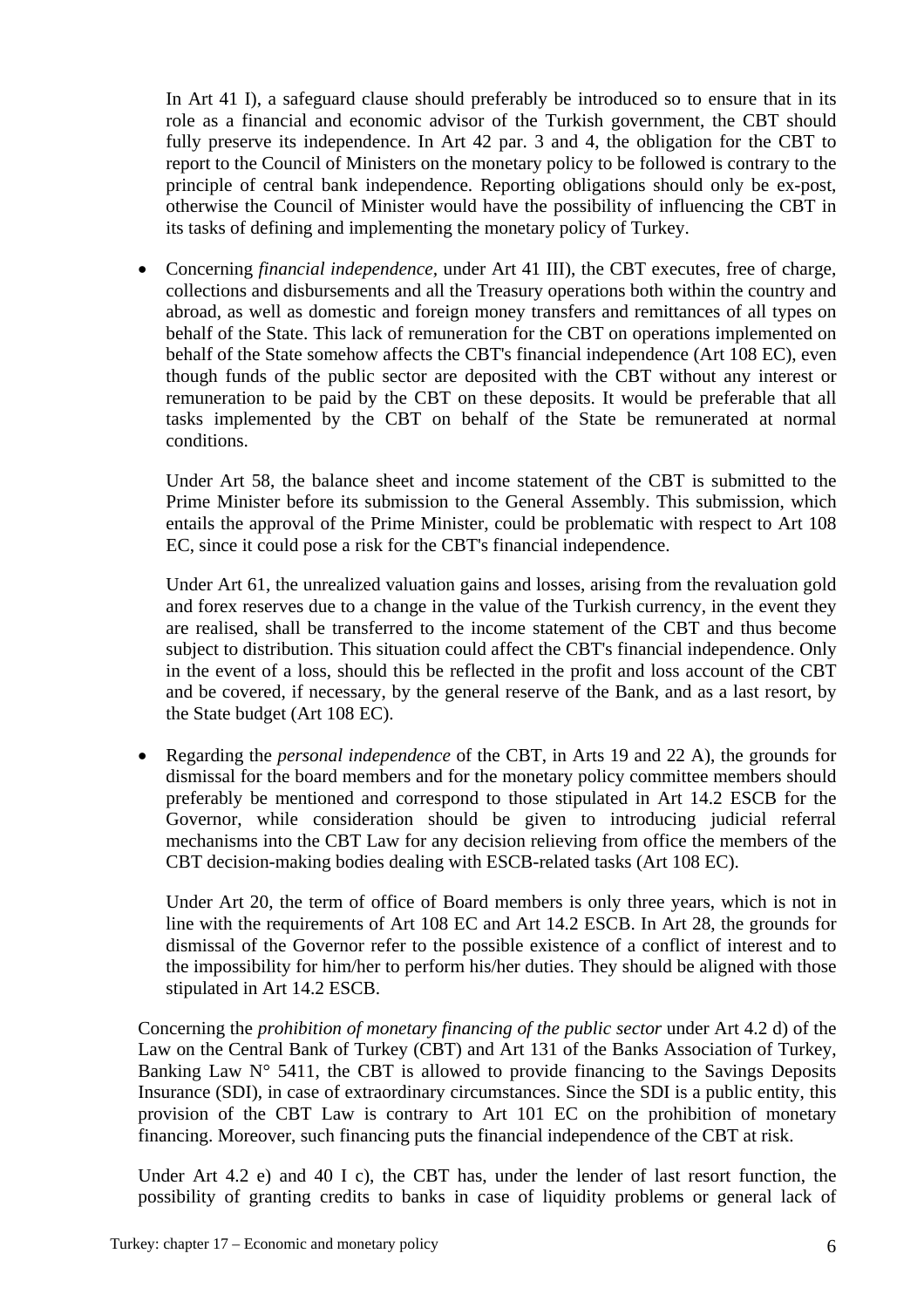confidence in the financial system. Since the provision of liquidity to banks could become an (ex-post) form of monetary financing (if the loans are not repaid – i.e. when a liquidity crisis is linked to solvency problems), a safeguard clause is needed, so as to avoid that the CBT might eventually end up bearing financial costs which are in principle to be borne by the state. Otherwise, monetary financing (prohibited by Article 101 EC) would be involved and the financial independence of the CBT would be at risk.

With regard to the *prohibition of privileged access of public authorities to financial institutions* as of 16 November 2005 banks shall no longer be obliged to hold government securities with the Central Bank. Nonetheless, a number of obstacles remain:

In Article 10 on the Regulation on the Traffic Insurance Guarantee Account, the Compensation Fund (Guarantee Fund) is established in order to compensate citizens when they are injured by uninsured or stolen vehicles. The fund is subject to the legislation on management of its funds, and hence, it has to invest in Ziraat Bank A.S., the biggest stateowned bank in Turkey. Moreover, the legislation also regulates that the investment portfolio has to be composed of T-Bills, Treasury Bonds and Bank Deposit. This limited list of assets is tantamount to creating a situation of privileged access contrary to Art 102 EC.

Under Article 21 a) of the implementing Regulation on the Principles Applicable to the Establishment and Operations of the Pension Investment Funds (Capital Market Boards), not more than 10 % of the funds' assets shall be invested in the money and capital market instruments of a single issuer. Furthermore, the total amount of the money and capital market instruments of companies in which more than 5 % of the Fund has been invested shall not exceed 40% of the funds' assets. However, these restrictions are not applicable to state bonds (for domestic borrowing). The latter state bonds therefore benefit from a privileged status vis-à-vis the other assets, which is contrary to Art 102 EC on the prohibition of privileged access. A similar comment applies to the last paragraph of the same article. Finally, the Turkish authorities should clarify that the maxima for the assets mentioned under g), h), i) and j) do not constitute an indirect obligation to purchase public securities.

Under Article 22 of the implementing Regulation on the Principles Applicable to the Establishment and Operations of the Pension Investment Funds (Capital Market Boards), the participants shall invest maximum 15 % of their contribution shares in funds whose portfolios consists of minimum 80% foreign money and capital market instruments; and shall invest minimum 30% of their contribution shares in funds whose portfolios consists of minimum 80% state bonds for domestic borrowing, including reverse repo. This requirement is tantamount to creating a situation of privileged access contrary to Art 102 EC.

Art 16 of the Communique n° 2003/1 concerning the pension plans prohibits that funds composed of government securities (including reverse repo) for at least 80 % represent less than 30 % in the participant's individual's pension account.

Article 17 of the Law on individual pension savings and investment system mentions the possible existence of minimum percentages of public debt instruments in the pension funds portfolios. Such minimum percentages for public debt instruments are prohibited under Art 102 EC.

In Art 22 of the Pension Fund Law  $N^{\circ}$  5434, 7<sup>th</sup> part, the assets of the pension funds shall be invested at least partially into capital companies where the State has capital contributions (paragraph I b 1) or into private capital companies after having received the permission of the Council of Ministers in advance (paragraph I b 2), into State bills and bonds and revenue partnership bills of public investment (paragraph II c), into obligations of the companies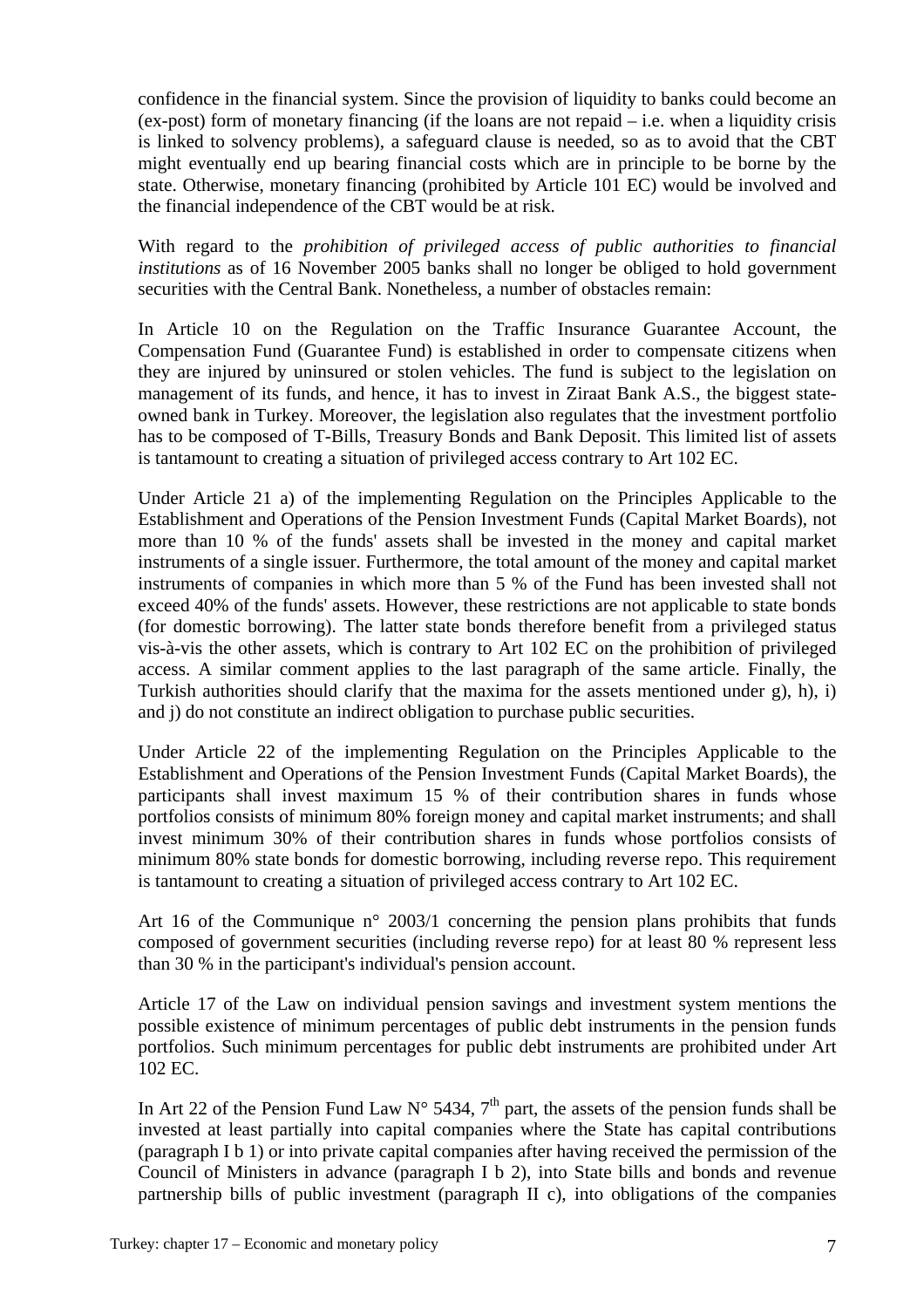which have been founded with State capital (paragraph II c). The public character of most companies or assets in which the pension funds shall be invested offer the possibility for the State of raising capital directly or indirectly, in a way which is tantamount to creating a privileged access situation, contrary to Art 102 EC.

Under item VII of the New Turkish Lira Interbank Money Market at CBRT, at least 50 % of the total collateral of a bank must be in the form of government fixed-income securities. For the remaining 50%, the participants are allowed to choose the combination of collateral they want to provide, among different types of possible collaterals, most of which are government debt instruments. This provision is incompatible with Art 102 EC.

Under Art 24 of the Capital Markets Boards' Regulations on the Derivatives Exchange, members of the exchange have to deposit collateral in the form of T-bills, to be transformed into cash at any time, or in the form of a credit letter of a bank, to meet losses arisen from misconduct of the member. The restrictive list of possible collaterals is tantamount to constituting a form of privileged access contrary to Art 102 EC.

Provisional article 2 of the Law  $N^{\circ}$  4487 of 12/99, complementing Law  $N^{\circ}$  2499 on Capital Market, stipulates that a special fund will be established to reimburse claims of creditors arising from capital market activities of intermediary institutions whose certificates of authorisation have been cancelled. The Istanbul Stock Exchange was expected to grant 10 trillion Turkish Liras to this Fund. The Fund was expected to be invested by the Presidency of the Istanbul Stock Exchange in the deposit account of a public bank or in government paper. The limited list of assets mentioned in this provision is tantamount to constituting a particular form of privileged access, contrary to Art 102 EC.

Under Art 12 of the Regulation concerning the establishment and operating principles of securities exchanges (general regulations), members of the exchange are under the obligation to deposit collateral in the form of cash or easily realizable government bonds or, otherwise, perpetual, irrevocable and unconditional bank letter of credit guarantee (in the CBT, or where there is no CBT branches in a state-owned bank being the correspondent of the CBT) as a security for the damages that may be incurred by their clients or the Exchange due to their trading transactions in the Exchange. While there is no obligation to purchase government bonds and T-bills, the list of collateral is very restrictive and and the scope of the eligible assets should be brought closer to the categories (Tier I and Tier II) defined by the ECB.

Under Art 12 of the Decree-Law concerning the securities exchange, exchange members shall be under the obligation to deposit collateral in cash or in the form of government bonds or letters of guarantee, in the CBT or in a state-owned bank, against the damages and losses that may be maliciously or deliberately caused by them in the course of their exchange transactions and dealings. While there is no obligation to purchase government bonds and Tbills, the list of collateral is very restrictive and the scope of the eligible assets could be brought closer to the categories (Tier I and Tier II) defined by the ECB.

Under item III B) iii) of the implementation instructions for open market operations, intermediary institutions shall hold a certain amount of government securities that can meet at least 10 percent of the paid-up capital. In item IV (sub-items C and D) of the implementation instructions for open market operations, operations other than the issuance and/or early redemption of the liquidity bills shall only be realised against government securities. In item VII A) and B) of the implementation instructions for open market operations, the securities to be considered as collateral are nearly exclusively public securities. These provisions are tantamount to constituting cases of privileged access contrary to Art 102 EC.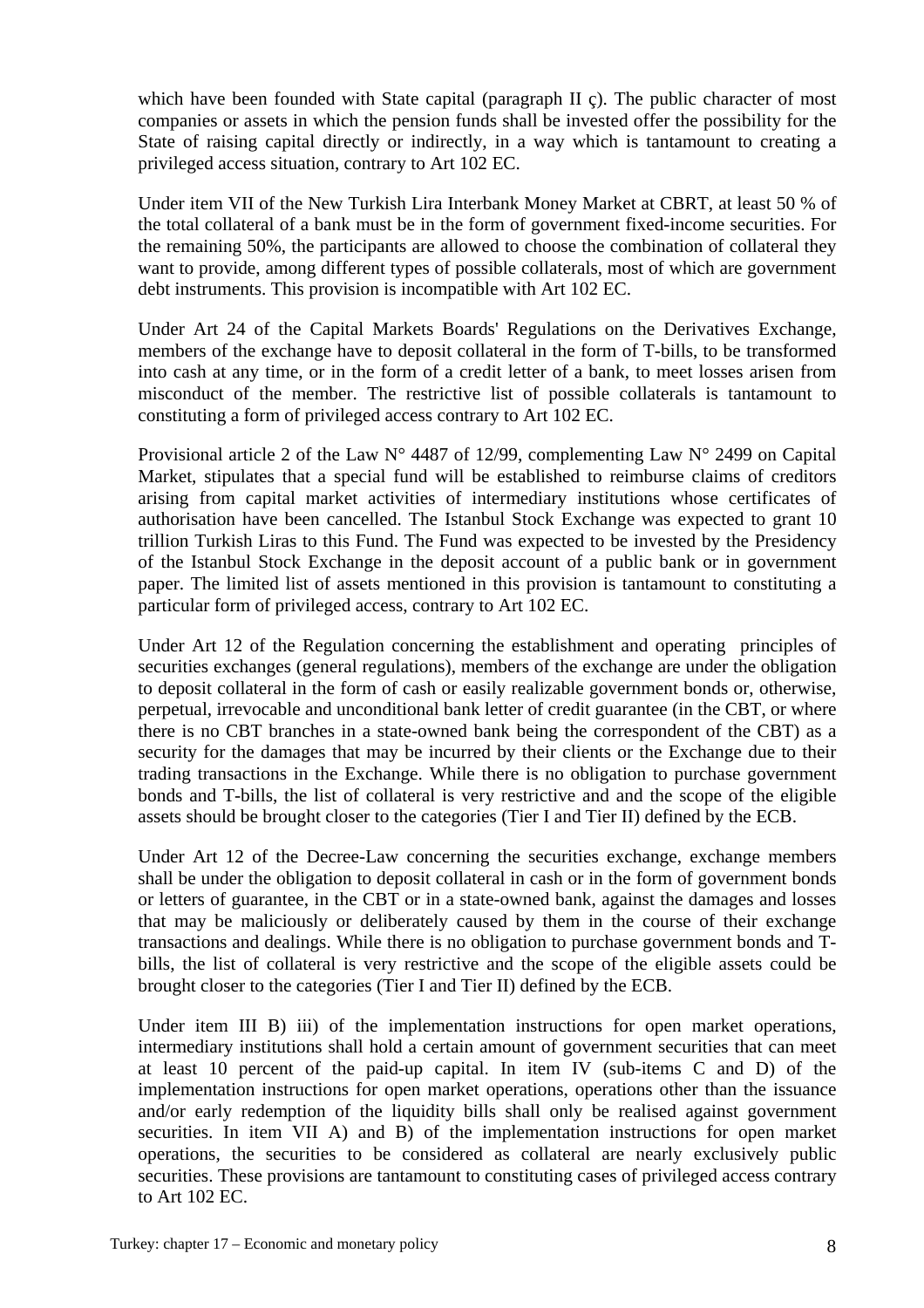Under Art 12 of the Regulation of the Istanbul Stock Exchange, the types of collaterals to be deposited prior to the issuance of a membership certificate need to take the following forms: cash, letter of credit from a bank (unconditional commitment at call), government bonds, Tbills and foreign currencies. While there is no obligation to purchase government bonds and T-bills, the list of collateral is very restrictive and and the scope of the eligible assets should be brought closer to the categories (Tier I and Tier II) defined by the ECB.

In Art 16 of the Regulation of the Istanbul Gold Exchange, the transaction guarantees are Turkish Lira, cash and foreign exchange, bank letters of guarantee and government securities and T-bills of any kind. While there is no obligation to purchase government bonds and Tbills, the list of collateral is restrictive and and the scope of the eligible assets should be brought closer to the categories (Tier I and Tier II) defined by the ECB.

Under Article 11 of the Regulation on the Investors' Protection Fund (CMB), the Fund's properties and assets of the Fund shall be invested in state bonds, treasury bonds or deposits, or in reverse repurchase agreements in the state-owned banks. This list is very restrictive and is tantamount to constituting a privileged access and to being contrary to Art 102 EC.

Art 19 of the Regulation on the establishment and the Operating Principles of Insurance and Reinsurance Companies specifies a list of assets, including government bonds, T-bills and other securities to be issued by the State, into which the insurance companies have to invest their deposits. Since it is not clear that the provision offers a possibility of choice between all these assets ("and" instead of term "or"), it could create a privileged access situation contrary to Art 102 EC. As a minimum, clarifications are necessary.

As concerns the i*ntegration of the national central bank into the ESCB* it is necessary to ensure the CBT's integration into the ESCB and to reflect its subordination to the guidelines and instructions of the ESCB and ECB as from the date of the introduction of the euro in Turkey, even though such amendments need only enter into force by the date at which the country actually adopts the euro.

The main incompatibilities in this area are related to the absence of reference to the CBT as an integral part of the ESCB and to its subordination to the ECB's legal acts (Articles 3, 4.2, 15, 16b, 26.2 and 62). They are notably also related to:

- the definition of monetary policy: Articles 4, 22 a), 22 c), 22 A a) and b), 39, 41;
- the conduct of foreign exchange policy and operations: Articles 4.1 b), 22 A d), 39, 53 a);
- the holding and managing of foreign reserves: Articles 4.1 e), 22 c), 39, 53 b);
- the right to authorise the issue of banknotes and the volume of coins: Articles 4.2 a), 22b), 36, 37, 59;
- the definition of the currency unit: Art 53 a);
- the monetary functions, operations and instruments of the ESCB: Articles 4, 22a), 22 c), 39, 40 II, 45, 52;
- the imposition of sanctions: Articles 4.2, 40 II, 64;
- the financial provisions of the ESCB: Articles 42 (auditing) and 59 (accounting);
- other issues: Articles 4.1 f), 22 e) (payment systems), 35 (professional secrecy), 43 (statistical role of the ECB and the EC Council), 41 and 55 (additional functions to be performed by the CBT).

### **III.b. Economic policy**

Turkey submitted a 2005 Pre-Accession Economic Programme (PEP) to the Commission as part of the requirements emanating from the Pre-Accession Fiscal Surveillance Procedure.